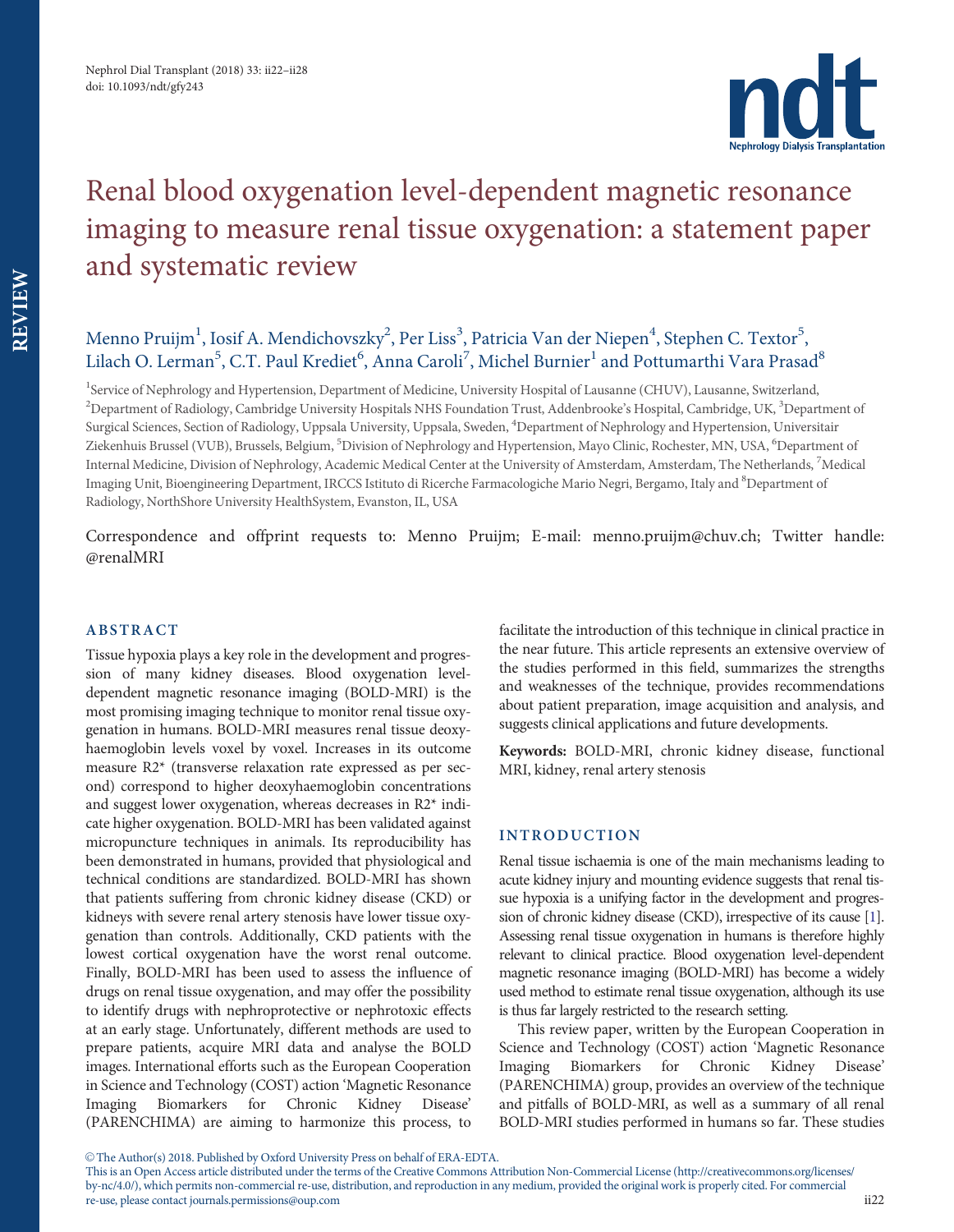<span id="page-1-0"></span>are summarized in tables under ['Supplementary data](https://academic.oup.com/ndt/article-lookup/doi/10.1093/ndt/gfy243#supplementary-data)'. This review paper also identifies gaps in knowledge and provides recommendations about patient preparation, image acquisition and analysis, and possible clinical applications.

#### METHODOLOGY

A comprehensive search of PubMed and Ovid MEDLINE was performed using the following pre-defined MeSH terms: blood, oxygenation, MRI and kidney (renal). Review articles or studies performed in animals were not included, except those that validated BOLD-MRI against directly measured renal tissue oxygenation (micropuncture). Renal cancer studies were excluded. Only original articles written in English and published in peer-reviewed journals before the 31 December 2017 were selected and divided into five categories: validation of the technique, CKD, renal artery stenosis, transplantation and dietary/drug intervention. Each study is summarized in Excel tables ([Supplementary data](https://academic.oup.com/ndt/article-lookup/doi/10.1093/ndt/gfy243#supplementary-data)).

## PHYSIOLOGY OF RENAL TISSUE OXYGENATION AND PRINCIPLES OF BOLD-MRI

Renal tissue oxygenation is the net balance between oxygen delivery and demand. Delivery depends on renal blood flow (RBF), haemoglobin levels, blood pH and oxygen saturation, whereas oxygen demand depends on tissue metabolic requirements and the oxygen-consuming active tubular transport of electrolytes [\[2](#page-5-0)]. Decreases in global RBF do not necessarily lead to a reduction in oxygen delivery due to the presence of substantial arterio-venous shunting of oxygen that can vary according to metabolic needs. Inversely, an increase in RBF does not necessarily increase tissue oxygenation since it also leads, at constant filtration fraction (FF), to a higher glomerular filtration rate (GFR), higher amounts of filtered sodium and thus increased metabolic demands [[3](#page-5-0)]. Together, these mechanisms tightly control renal tissue oxygenation. Despite the fact that each kidney receives  $\sim$ 10% of the cardiac output, local pO<sub>2</sub> levels are low. Micropuncture studies in animals have measured tissue  $pO_2$  of around 40–50 mmHg in the cortex and as low as 10–20 mmHg in the inner medulla [[4](#page-5-0)]. These  $pO<sub>2</sub>$  levels are at the steep part of the oxygen dissociation curve for haemoglobin, meaning that small changes in local  $pO<sub>2</sub>$  lead to relatively large changes in the percentage of saturated haemoglobin.

BOLD-MRI uses the specific paramagnetic properties of deoxyhaemoglobin to assess renal tissue oxygenation. Its outcome measure is the so-called R2\* value, which varies inversely with local oxygenation. This apparent relaxation rate R2\* (or decay rate, defined as 1/T2\* and expressed as per second) is measured voxel by voxel in each kidney by BOLD-MRI. The R2\* value of each voxel is influenced by microscopic inhomogeneities in the static magnetic field, largely due to the effect of deoxyhaemoglobin. As such, the decay rate R2\* in a voxel will be enhanced when the local deoxyhaemoglobin concentration is increased. Hence, assuming that blood  $pO<sub>2</sub>$  is in equilibrium with tissue  $pO_2$ , low  $R2^*$  values indicate high tissue oxygenation, while high R2\* values indicate low tissue oxygenation [\[5\]](#page-5-0).

BOLD-MRI is performed without the administration of contrast agents, which makes it attractive for patients with decreased renal function.

#### VALIDATION OF KIDNEY BOLD-MRI

The aim of BOLD-MRI is to measure renal tissue oxygenation. The actual 'gold standard' for tissue oxygenation is direct measurement with micro-electrodes placed in the renal cortex and medulla. For obvious reasons, this is not possible in humans, and comparison with the gold standard has only been performed in animals.

In 1996, Prasad et al. published their landmark paper on the feasibility of the evaluation of intrarenal oxygenation by BOLD-MRI [[6\]](#page-5-0). They studied seven healthy young subjects and found, as expected, a decreased R2\* (indicating increased pO2) during administration of furosemide; this observation was in line with prior research using microelectrodes that had shown an increase in medullary  $pO<sub>2</sub>$  due to the furosemide-induced reduction in oxygen-consuming active electrolyte transport. In the subsequent years numerous authors confirmed the effects of furosemide in pigs [\[7](#page-5-0)], healthy humans [[8\]](#page-5-0) and patients [[9\]](#page-5-0).

Only a decade later (in 2005) Pedersen et al. took up the challenge to quantitatively validate the technique [[7\]](#page-5-0). They compared BOLD-MRI measurements in renal cortex and medulla to those of  $pO<sub>2</sub>$  electrodes inserted in the contralateral kidney of eight anaesthetized pigs. They were able to establish a linear relationship between measured  $pO<sub>2</sub>$  and  $R2*$  over the pO2 range of 0.2–10 kPa in both the cortex and the medulla. For the cortex this resulted in a  $pO_2$  [kPa] = R2\* [1/s]-21/1.2 and for the medulla  $pO_2 = R2^* - 25/1.7$ . A study performed by Warner et al. (2011) tested the acute effects of furosemide and acetazolamide in four series of pigs (total  $n = 21$ ) with consecutive measurements of cortical and medullary oxygenation by BOLD-MRI and Clark electrodes 5–7 days apart [\[10\]](#page-5-0). They also found a linear relationship, namely  $pO_2$  [kPa] = R2\* [1/ s] $-20/1.3$  for the cortex and for the medulla pO<sub>2</sub> = R2\* $-20/$ 1.5. The reported  $pO_2$  range was narrower than that of Pedersen et al., i.e. 3.1-7.6 kPa, which may explain some of the differences in calculated coefficients and Y-intercepts. Up to now, the two independent studies by Pedersen et al. and Warner et al. serve as the most cited calibration data on renal BOLD-MRI [\[7,](#page-5-0) [10\]](#page-5-0). Recently, Zhang et al. provided a method to relate  $R2^*$  measurements to blood and tissue pO<sub>2</sub> [\[11](#page-5-0)].

So far, three studies have specifically assessed the reproducibility of BOLD-MRI in humans. All used the classical region-of-interest (ROI) technique for image analysis (see below). Li *et al*. showed a  $\sim$ 12% coefficient of variation (CV) for day-to-day measurements in eight healthy subjects at 1.5 T [[8\]](#page-5-0). Simon-Zoula et al. evaluated the reproducibility in 18 healthy volunteers during three subsequent MRI acquisition on a single day, with short interruptions between sessions [[12\]](#page-5-0). They reported CVs of R2\* values of 3% and 4% in the medulla and cortex, respectively. Khatir et al. reported CVs of 8% for cortex and medulla in 11 CKD patients examined at 1–2 week intervals, as compared with 5.6% and 3.6% in controls [[13](#page-6-0)].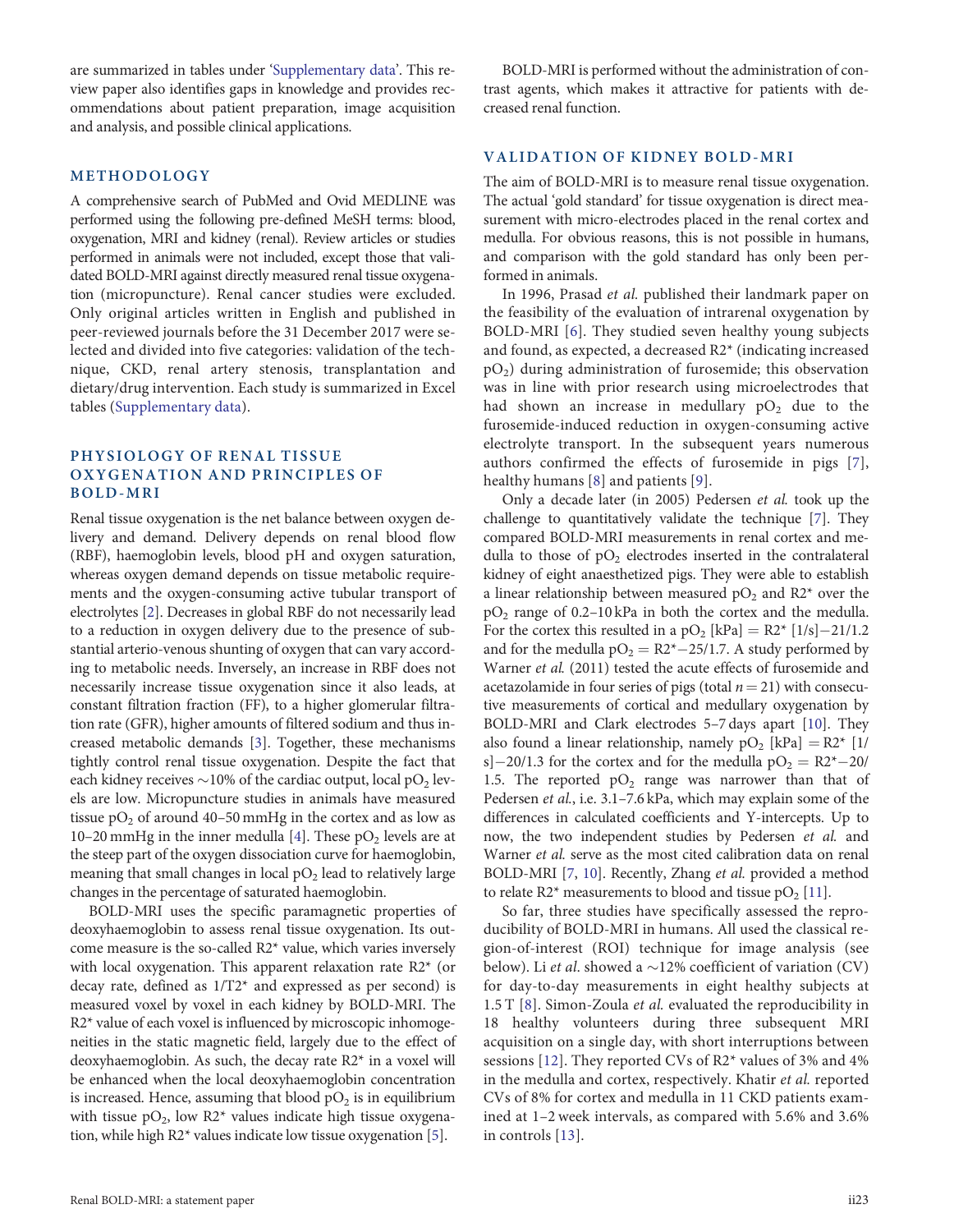#### <span id="page-2-0"></span>PATIENT PREPARATION

Many factors may alter cortical and medullary R2\* values and should be taken into account. Prasad et al. were the first to show that hydration status influences the BOLD signal. They reported decreases up to 30% in medullary R2\* values after an acute oral water load of 20 mL/kg in young healthy volunteers [\[14\]](#page-6-0). Most BOLD-MRI studies therefore standardize water intake, although approaches differ: some perform BOLD-MRI after an overnight or 4-h fast [\[15\]](#page-6-0) whereas others prescribe a constant hourly water intake, in general of 1.5 mL/kg/h [[16\]](#page-6-0). A theoretical disadvantage of hydration is that differences in  $R2*$  may be 'washed out' by hydration, but this only occurs at extreme water intake ( $\sim$ 1 L intake in 15 min) [[16](#page-6-0)]. The clear advantage of hydration is its feasibility in patients; the authors therefore prefer standardized hydration protocols.

Dietary salt intake also influences R2\* values. This has been demonstrated in a cross-over study that included young normotensive and untreated hypertensive male volunteers [[17\]](#page-6-0). After 5 days of a low-salt diet, medullary R2\* values were significantly lower than after a 5 day high-salt diet. Despite the availability of these data in the literature, less than half of the published studies have controlled salt intake.

Furthermore, as expected, renal tissue oxygenation is influenced by carbogen and oxygen breathing [\[18\]](#page-6-0).

Some questions concerning patient preparation remain unanswered. For example, no study has investigated whether there is a circadian rhythm in the BOLD signal. Besides, plasma osmolality, pH and temperature (affecting  $O_2$  dissociation), iron status (affecting tissue para-magnetic properties) and carbon monoxide levels (tobacco use) could all potentially affect the BOLD-MRI signal. None of the latter factors has been studied for this purpose yet. However, subjects are advised to avoid smoking prior to the MRI examination and a delay of 1–2 weeks is usually maintained in case of fever or intravenous (IV) iron perfusion.

#### MRI ACQUISITION

The most common techniques used for human renal BOLD-MRI experiments are single shot echo planar imaging (EPI) [\[6\]](#page-5-0) and multiple gradient echo (GRE) imaging [\[19](#page-6-0)]. Almost all measurements are expiratory breath-hold acquisitions because T2\*-weighted renal MRI is prone to motion artefacts. To date, all published studies of the human kidney have been performed at either 1.5 or 3 T field strengths. The most recent publications show preference for 3 T due to improved signal-to-noise ratio (SNR) and better T2\* weighting secondary to T2\* shortening. R2\* increases with increasing field strength. For example, the R2\* value of the healthy medulla at 3 T is almost twice the one acquired at 1.5 T. However, artefacts caused by bulk magnetic susceptibility (BMS) effects and water-fat chemical shift are also magnified at 3 T field strengths, but remain at an acceptable level when compared with 1.5 T.

Single shot EPI is a robust approach to reduce motion artefacts and it offers the highest temporal resolution (<100ms). Unfortunately, EPI is sensitive to BMS artefacts caused by the shape of the human body (organs) and by magnetic susceptibility variations within the body, sometimes leading to image blurring and geometrical distortions. Image distortions are amplified at higher magnetic field strengths, particularly in regions with poor magnetic field homogeneity. To address these challenges, two-dimensional multiple gradient recalled echo (2D mGRE) sequences with signal collection at multiple echoes after each excitation pulse have been introduced and are the most frequently used for renal R2\* mapping. Typically 8, 12 or 16 individual T2\*-weighted images of a single slice, corresponding to different echoes, are measured within a single breath-hold of  $\sim$ 17–20 s. However, multislice 2D mGRE as well as 3D mGRE were also successfully implemented during a breath-hold of <23 s [[20\]](#page-6-0). A detailed discussion of the acquisition parameters is beyond the scope of this article, and partly based on expert opinion. The acquisition parameters [repetition time (TR), echo time (TE) interval, acquisition voxel size, flip angle and receiver bandwidth] have to be carefully chosen to maintain the minimum  $SNR > 2$  necessary to avoid errors in  $T2^*$  fitting as the result of noise at higher TE. For more details, see Supplementary data, [Table S1.](https://academic.oup.com/ndt/article-lookup/doi/10.1093/ndt/gfy243#supplementary-data) It should be emphasized that the  $SNR > 2$  is critical for the robust assessment of the medulla. Both 2D mGRE as well as EPI sequences suffer from magnitude and phase variations between odd and even echoes due to different phases of water and fat signal components in renal tissue (in- and out-phase effects). However, these artefacts are usually satisfactorily suppressed during mono-exponential least square fitting of T2\*.

Despite these improvements, it remains difficult to overcome all scanner-related and other non-renal factors that influence the BOLD signal. This hampers the comparison of absolute R2\* values across sites. One way to partly overcome this limitation is to perform a dynamic test (IV furosemide for example) and assess the change in R2\* signal. Another way is the use of analysis techniques that are less dependent of the absolute R2\* values and focus more on relative changes in R2\* (12-layer concentric objects—TLCO and fractional tissue hypoxia technique).

## IMAGE ANALYSIS

Four major methods have been used thus far to analyse the BOLD images and report the R2\* values: ROI technique, TLCO or 'onion peel' technique, the fractional tissue hypoxia and the compartmental method. The basic principles, strengths and weaknesses of each technique are summarized in [Table 1,](#page-3-0) and graphical examples are shown in [Figure 1.](#page-3-0)

Several studies [[9](#page-5-0), [19,](#page-6-0) [21–22](#page-6-0)] have specifically assessed the inter-observer variability (image analysis of the same subject by two or more different observers) of these techniques. Piskunowicz et al. reported inter-observer CVs with the ROI technique of 3.6% and 6.8% of cortical and medullary R2\* values in healthy volunteers, versus 5.7% and 12.5% in CKD. With the semi-automatic TLCO technique, the same research group reported much lower CVs of 2.2%, 2.0% and 3.1% in healthy, mild CKD and severe CKD groups [\[21](#page-6-0)]. Cox et al. reported CVs of 4.1% in healthy volunteers with the compartmental method [\[23](#page-6-0)].

Most authors agree that the ROI technique is reproducible and easy to use in subjects with (near) normal renal function (GFR), but unreliable in advanced CKD, due to its dependence of the human eye to distinguish cortex from medulla. In CKD, the TLCO technique has the lowest inter-observer variability, whereas the fractional hypoxia technique is mostly used in patients suffering from renal artery stenosis. The compartmental method needs confirmation in CKD patients.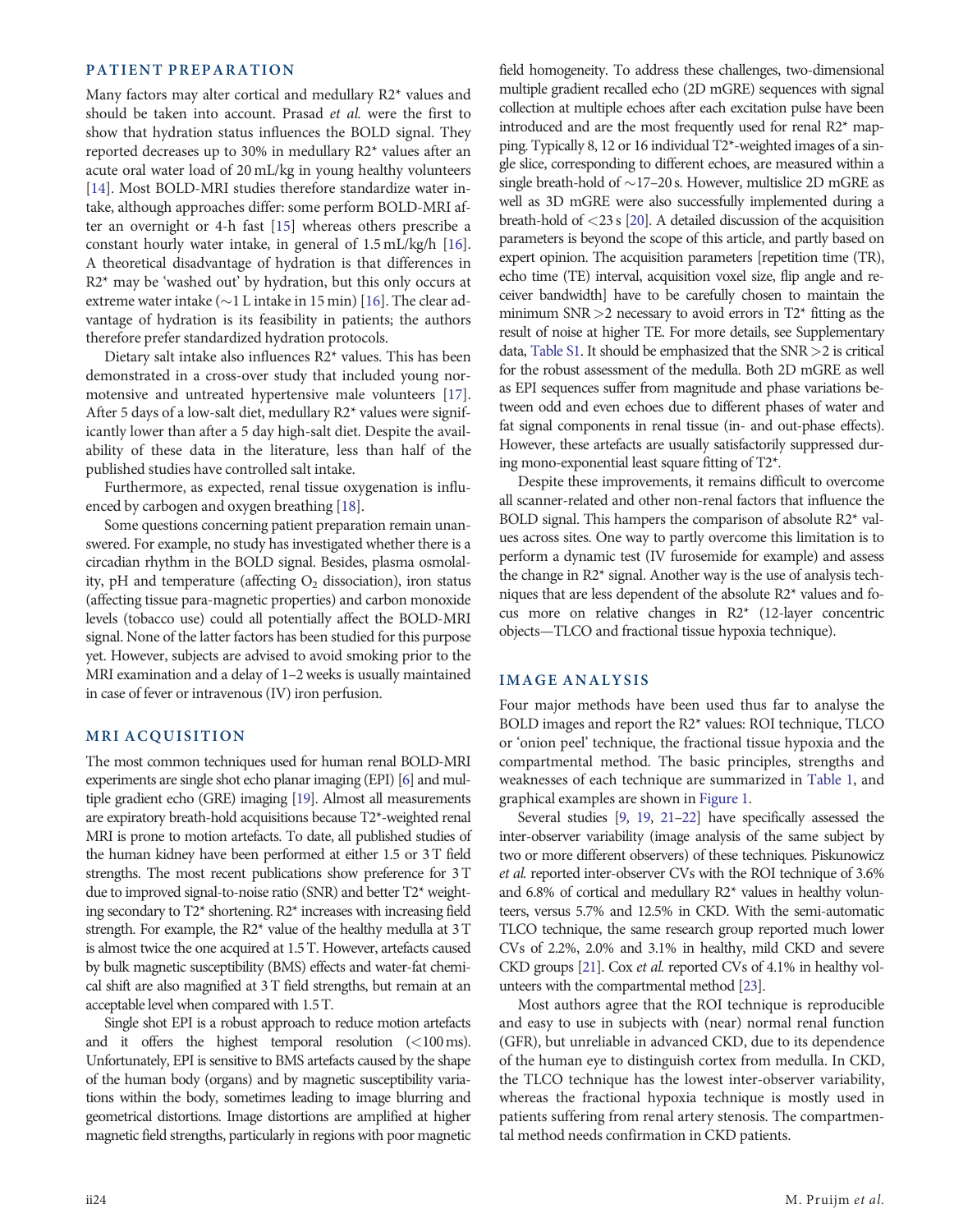<span id="page-3-0"></span>

FIGURE 1: Examples of different ways to analyse the images obtained with BOLD-MRI. (A) Small ROI technique. (B) TLCO technique. (C) R2\* profile: the curve links the mean R2\* value of each of 12 layers shown under B, and the red line depicts its steepness. (D) Fractional tissue hypoxia. (E) Compartmental method.

| Technique                 | Principle                                                                                                                                                                             | Strengths                                                                                                                                                                                                                                                  | Weaknesses                                                                                                                                                                            |
|---------------------------|---------------------------------------------------------------------------------------------------------------------------------------------------------------------------------------|------------------------------------------------------------------------------------------------------------------------------------------------------------------------------------------------------------------------------------------------------------|---------------------------------------------------------------------------------------------------------------------------------------------------------------------------------------|
| <b>ROI</b>                | Manual placement of circles (called<br>ROIs, 20-40 voxels each) in cortex<br>and medulla                                                                                              | - Provides separate information on cortical and medul-<br>lary $R2^*$<br>- Most frequently used method, easy to perform                                                                                                                                    | - Difficult to differentiate cortex<br>from medulla in advanced CKD<br>- Low reproducibility in CKD<br>- Medullary ROI selection may<br>be skewed by hypoxic regions in<br>the cortex |
| Fractional<br>hypoxia     | Reports the percentage of $R2^*$ values<br>of manually selected renal paren-<br>chyma above a certain threshold<br>(usually 30 per second or $>2.5$ SDs<br>above the average $R2^*$ ) | - This parameter is easily understood by clinicians                                                                                                                                                                                                        | - The threshold for hypoxia is<br>artificial<br>- No formal assessment of med-<br>ullary hypoxia                                                                                      |
| Compartment-<br>al method | The heterogeneity of renal oxygena-<br>tion and its gamma distribution of<br>R <sub>2</sub> <sup>*</sup> values is used to differentiate me-<br>dulla from the cortex                 | - Smaller inter-observer variability than classical ROI<br>technique<br>- Allows analysis of separate cortical and medullary re-<br>sponse to drug challenge                                                                                               | - Vulnerable to abdominal sus-<br>ceptibility artefact<br>- Inaccurate estimation in ad-<br>vanced CKD                                                                                |
| TLCO or onion<br>peel     | Division of renal parenchyma from<br>each slice in 12 layers of equal thick-<br>ness, reporting mean R2* of each<br>layer                                                             | - Semi-automatic procedure with lowest inter-observer<br>variability<br>- Large surface of renal parenchyma analysed<br>- The steepness of the slope of the $R2*$ curve con-<br>necting mean values of each layer depends less of ab-<br>solute R2* values | - No formal anatomic distinction<br>between cortex and medulla                                                                                                                        |

## MAIN RESULTS OF CLINICAL STUDIES

#### Chronic kidney disease

According to the chronic hypoxia hypothesis, renal tissue hypoxia is a unifying pathway in the development and progression of CKD, irrespective of its cause [\[1\]](#page-5-0). Many animal studies support this hypothesis and intra-renal microelectrodes have indeed measured decreased local tissue  $pO<sub>2</sub>$  in several experimental models of CKD [[24](#page-6-0), [25\]](#page-6-0).

Initially, numerous BOLD-MRI studies in humans failed to confirm the hypoxia hypothesis [\[16,](#page-6-0) [26\]](#page-6-0). This was probably due to the lack of standardized patient preparation, suboptimal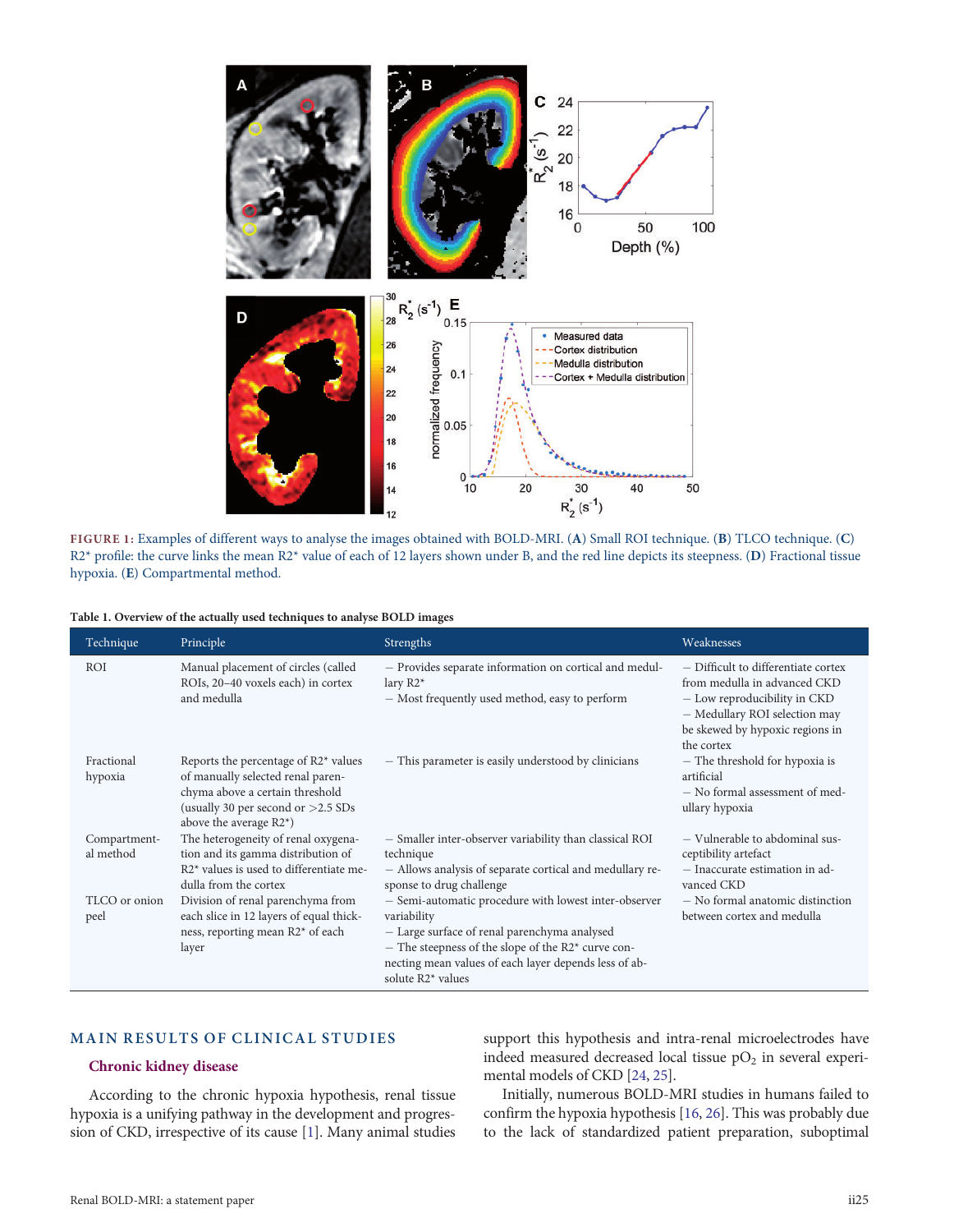<span id="page-4-0"></span>study designs, low field strength (1.5 T) and the use of the small ROI technique that is characterized by high inter-observer variability in CKD. Recent studies performed under standardized conditions and high field strength (3.0 T) have reported higher cortical R2\* values in CKD compared with controls [\[9,](#page-5-0) [27](#page-6-0)]. Of note, most studies have not measured RBF, which complicates the interpretation of the results. In this respect, van der Bel et al. have shown that R2\* values correlate strongly with the FF (GFR/effective renal plasma flow) in healthy volunteers, and they recommend performing simultaneous BOLD-MRI and phase contrast MRI to measure RBF in the renal artery [\[28](#page-6-0)].

This field was also hampered by the lack of prospective studies, but this has recently changed with the publication of Pruijm et al. In their cohort of 112 CKD patients, 47 hypertensives and 24 healthy controls, CKD patients with high  $R2*$  values (>90th percentile) had a faster yearly estimated GFR decline and more often needed renal replacement therapy than those with lower R2\* values [[29\]](#page-6-0). This study strongly supports the hypoxia hypothesis and opens the door to more widespread implementation of renal BOLD-MRI in the clinical care for CKD patients.

#### Renal artery stenosis and arterial hypertension

The decrease in RBF that characterizes renal artery stenosis (RAS) makes BOLD-MRI particularly suitable to probe tissue oxygenation in the post-stenotic kidney. Studies in swine models of acute [\[30](#page-6-0)] and chronic [[10](#page-5-0)] reductions in RBF have confirmed that BOLD-MRI is capable of detecting changes in renal oxygenation that were independently confirmed using implanted oxygen electrodes. Studies in human subjects with >60% obstruction of the renal artery have enabled the determination of the haemodynamic significance of the stenosis. Interestingly, cortical and medullary R2\* values were preserved in many patients with moderate obstructions of the renal artery, despite a fall in stenotic kidney RBF and GFR by 30–35% [[31\]](#page-6-0). This finding is consistent with observed adaptability of human kidneys to moderate reductions of RBF. Repeat measurements 3 months later showed that their R2\* values remained highly stable [\[32](#page-6-0)]. Blunted responses to the loop diuretic furosemide in these kidneys suggested that preservation of tissue oxygenation was associated with attenuated active solute transport activity and thereby oxygen consumption.

However, kidneys distal to severe luminal obstructions showed more pronounced hypoxia [[33\]](#page-6-0) with increased tissue injury, interstitial fibrosis and inflammation [\[34](#page-6-0)]. The degree of renal hypoxia by BOLD-MRI in those stenotic kidneys correlated directly with the severity of fall in single-kidney RBF and serum injury biomarkers in the draining renal vein [\[32](#page-6-0), [35](#page-6-0)].

The ability of BOLD-MRI to monitor therapeutic interventions has been shown in groups of patients with RAS receiving autologous mesenchymal stem cells into stenotic kidneys [[36](#page-6-0)] or pretreated with a mitochondrial targeted peptide before undergoing renal revascularization [[37\]](#page-6-0). In both studies, a fall in R2\* 3 months after treatment was associated with a modest increase in cortical perfusion. It should be emphasized that physiological changes in renal work may limit the ability to detect changes in R2\*. For example, in subjects with high-grade renal artery occlusion cortical and medullary R2\* levels may appear normal due to complete lack of glomerular filtration and solute transport [[38\]](#page-6-0). Some authors therefore propose interpretation of BOLD measurements in correlation with parenchymal renal volume and stenotic kidney GFR (measured by isotope renography) to derive a biomarker that may predict a positive renal functional response to revascularization [\[39\]](#page-6-0).

Taken together, severe RAS may be characterized by either marked renal hypoxia consistent with tissue injury, and/or abolished response to furosemide, suggesting minimal residual blood flow to the kidney. BOLD-MRI may be able to assist clinical evaluation of RAS, but more data are needed to achieve clinically relevant advances.

## Transplantation

In 2005, Sadowski et al. showed the feasibility of using BOLD-MRI in acute renal transplant rejection [[40](#page-6-0)]. These authors found lower medullary R2\* values in the acute rejection group compared with normally functioning transplants and transplants with acute tubular necrosis (ATN), while cortical R2\* values were higher in ATN compared with the other groups. These observations were confirmed by several subsequent studies and the medullary-to-cortical R2\* ratio has since been proposed as a marker to distinguish between these entities [[41](#page-6-0), [42\]](#page-6-0). The technique has been proven to be reproducible in subjects with good allograft function and its highest value appears to lie in differentiating stable well-functioning allografts from acute rejection, especially when decreased T2\* values are measured in both the medulla and cortex [[43](#page-6-0)]. BOLD-MRI has also been combined with perfusion and diffusion-weighted MRI to better understand the natural evolution of transplanted kidneys, their degree of fibrosis as well as the episodes of rejection/ATN that may occur when patients are followed over time [[44\]](#page-6-0).

#### Drugs and diet

BOLD-MRI is well suited for monitoring changes following acute dietary and/or pharmacologic manipulation. There are numerous reports evaluating different drugs or diets and the supplementary tables provide representative examples. Below is a brief discussion summarizing drug studies to date.

As mentioned, intravenous furosemide leads to an acute decrease in medullary R2\* values and the response to furosemide is currently used as a functional parameter in studies with CKD [[16](#page-6-0)] and RAS [[38\]](#page-6-0).

Drugs that modulate the renin-angiotensin system are commonly used by renal patients and have been shown to decrease R2\* values in most but not all studies. Patients taking beta blockers showed lower R2\* values compared with those that do not [[45\]](#page-6-0). Inversely, increases in R2\* have been observed after the infusion of angiotensin II [\[46](#page-6-0)]. In addition, one could observe indirect effects of cyclooxygenase inhibitors resulting in blunted response to water-loading in healthy young individuals [\[14\]](#page-6-0).

Overall, there is good experience to date in evaluating effects of several drugs and diets with renal BOLD-MRI. Acute drug effects on renal oxygenation may provide early insights in the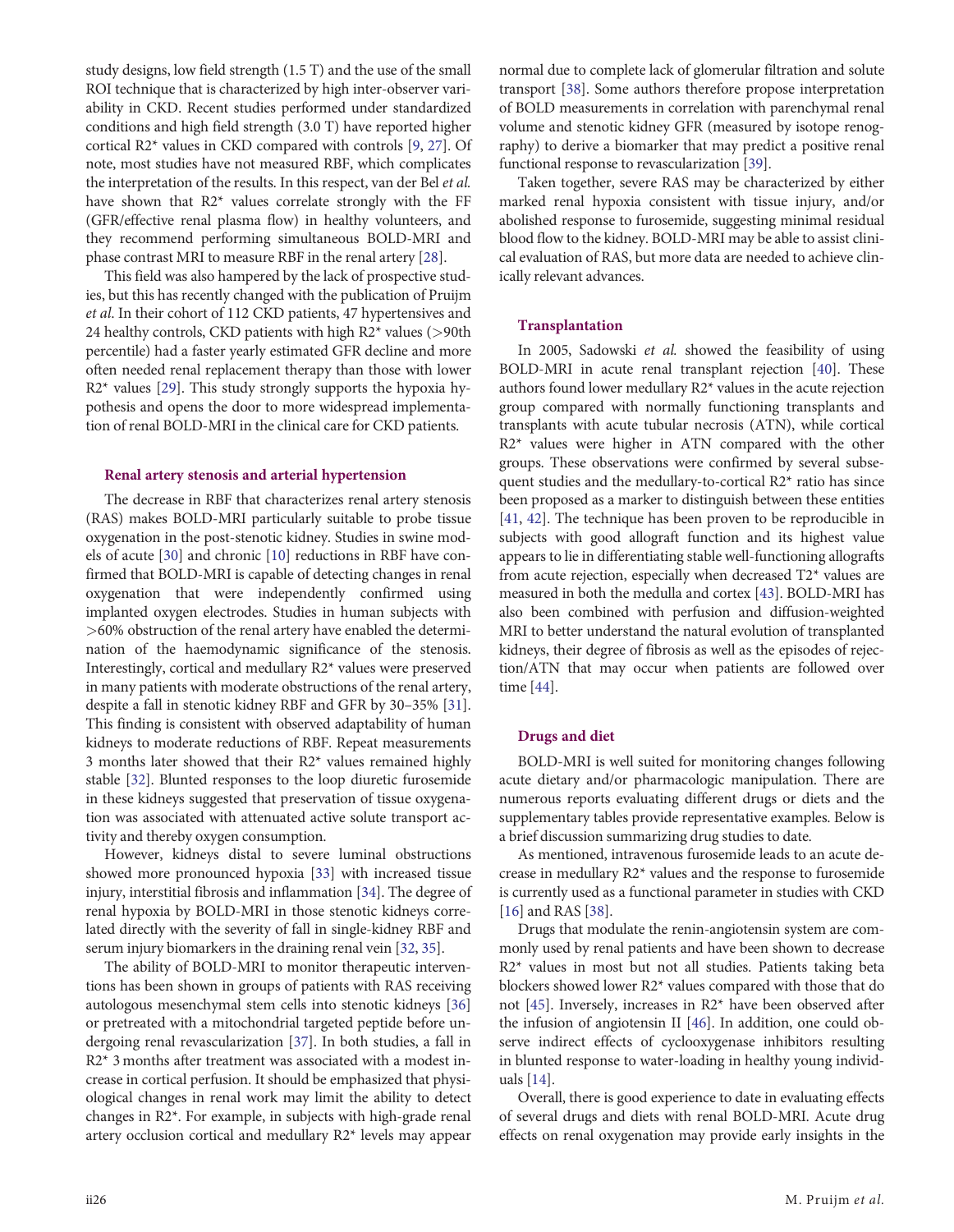#### <span id="page-5-0"></span>Table 2. Key points of BOLD-MRI

| Patient preparation | - Screen for contra-indications for MRI           |  |
|---------------------|---------------------------------------------------|--|
|                     | - Standardize and record water and salt intake    |  |
|                     | - Standardize and record medication intake        |  |
|                     | - Record blood pressure and blood oxygen          |  |
|                     | saturation                                        |  |
|                     | - Measure blood haematocrit                       |  |
| MRI acquisition     | - Favour field strength of 3.0 T                  |  |
|                     | - Either coronal or axial plane                   |  |
|                     | - Expiratory breath hold                          |  |
|                     | - Standardize and record the time of the MRI      |  |
|                     | acquisition                                       |  |
| MRI analysis        | - Whatever the method used, perform internal      |  |
|                     | validation                                        |  |
|                     | - Automate the process as much as possible        |  |
| Limitations         | Susceptible to environmental and internal factors |  |
|                     | (scanning parameters, movement and                |  |
|                     | other artefacts)                                  |  |

mode of action of these drugs and their potential nephrotoxic/ protective effects.

## DISCUSSION AND CONCLUSION

Overall, BOLD-MRI is a powerful tool to evaluate tissue oxygenation within the kidneys in humans. The method has been validated against the gold standard (direct measurement of tissue  $pO_2$ ) in animal studies, although more studies would be welcome. The possibility to report per-kidney values is of particular interest for patients with RAS. Huge technical progress has been achieved that has resulted in reduced acquisition times  $(\sim$  5–15 min) and semi-automatic analysis protocols. However, the current lack of head-to-head comparison with the gold standard in humans remains the main limitation of the technique.

Recent proof-of-concept BOLD-MRI studies in CKD patients have provided strong arguments in favour of the chronic hypoxia hypothesis [9, [27\]](#page-6-0), and one study has illustrated its potential to predict renal function decline [[29\]](#page-6-0). BOLD-MRI provides a wealth of information in patients with severe vascular disease, although interpretation of the results is difficult, and combination with measures of RBF, GFR or tissue injury will clearly increase its usefulness.

BOLD-MRI is also a powerful tool to gain insight into the renal effects of drugs, thanks to the ability to repeat the exam as often as needed without side effects or ionizing radiation burden. In this regard, BOLD-MRI is of interest to pharmaceutical companies, since it has the potential to identify possible nephrotoxic or nephroprotective properties of drugs at an early stage. The information obtained with BOLD-MRI is increased when used in combination with other MRI modalities that are able to assess RBF (phase contrast, arterial spin labelling), oedema or tissue fibrosis (diffusion-weighted imaging,  $T_1$  mapping), as discussed elsewhere in this NDT Supplement [\[47](#page-6-0)]. However, further standardization is needed, especially when it comes to patient preparation and image analysis. The recommended way to perform BOLD-MRI, depending on the research question and the examined patient group, is summarized in Table 2. This statement is based on the available literature and expert opinion, and may therefore be subject to change in the future.

In conclusion, BOLD-MRI has come a long way and is almost ready for prime time; international collaborations such as the ongoing COST action PARECHIMA offer unique opportunities to accelerate its entrance in to clinical practice, most likely in combination with other functional MRI modalities within a single MRI session.

## SUPPLEMENTARY DATA

[Supplementary data](https://academic.oup.com/ndt/article-lookup/doi/10.1093/ndt/gfy243#supplementary-data) are available at ndt online.

## ACKNOWLEDGEMENTS

This article is based upon work from COST action 'Magnetic Resonance Imaging Biomarkers for Chronic Kidney Disease' (PARENCHIMA), funded by COST (European Cooperation in Science and Technology). [www.cost.eu](http://www.cost.eu). For additional information, please visit the PARENCHIMA project website: [www.renalmri.org.](http://www.renalmri.org)

#### FUNDING

M.P. is supported by a grant from the Swiss National Science Foundation (FN 320030-169191), and P.V.P. by a grant from the National Institutes of Health (R01DK093793).

## CONFLICT OF INTEREST STATEMENT

None declared.

### **REFERENCES**

- [1.](#page-0-0) Fine LG, Orphanides C, Norman JT. Progressive renal disease: the chronic hypoxia hypothesis. Kidney Int Suppl 2008; 74: 867–868
- [2.](#page-1-0) Neugarten J. Renal BOLD-MRI and assessment for renal hypoxia. Kidney Int 2012; 81: 613–614
- [3.](#page-1-0) Hansell P, Welch WJ, Blantz RC et al. Determinants of kidney oxygen consumption and their relationship to tissue oxygen tension in diabetes and hypertension. Clin Exp Pharmacol Physiol 2013; 40: 123–137
- [4.](#page-1-0) Aukland K, Krog J. Renal oxygen tension. Nature 1960; 188: 671
- [5.](#page-1-0) Pruijm M, Milani B, Burnier M. Blood oxygenation level-dependent MRI to assess renal oxygenation in renal diseases: progresses and challenges. Front Physiol 2017; 7: 667
- [6.](#page-1-0) Prasad PV, Edelman RR, Epstein FH. Noninvasive evaluation of intrarenal oxygenation with BOLD MRI. Circulation 1996; 94: 3271–3275
- [7.](#page-1-0) Pedersen M, Dissing TH, Merkenborg JAN et al. Validation of quantitative BOLD MRI measurements in kidney: application to unilateral ureteral obstruction. Kidney Int 2005; 67: 2305–2312
- [8.](#page-1-0) Li LP, Storey P, Pierchala L et al. Evaluation of the reproducibility of intrarenal R2\* and DeltaR2\* measurements following administration of furosemide and during waterload. J Magn Reson Imaging 2004; 19: 610–616
- [9.](#page-1-0) Milani B, Ansaloni A, Sousa-Guimaraes S et al. Reduction of cortical oxygenation in chronic kidney disease: evidence obtained with a new analysis method of blood oxygenation level-dependent magnetic resonance imaging. Nephrol Dial Transpl 2017; 32: 2097–2105
- [10.](#page-1-0) Warner L, Glockner JF, Woollard J et al. Determinations of renal cortical and medullary oxygenation using blood oxygen level-dependent magnetic resonance imaging and selective diuretics. Invest Radiol 2011; 46: 41–47
- [11.](#page-1-0) Zhang JL, Morrell G, Rusinek H et al. Measurement of renal tissue oxygenation with blood oxygen level-dependent MRI and oxygen transit modeling. Am J Physiol Renal Physiol 2014; 306: F579–F587
- [12.](#page-1-0) Simon-Zoula SC, Hofmann L, Giger A et al. Non-invasive monitoring of renal oxygenation using BOLD-MRI: a reproducibility study. NMR Biomed 2006; 19: 84–89